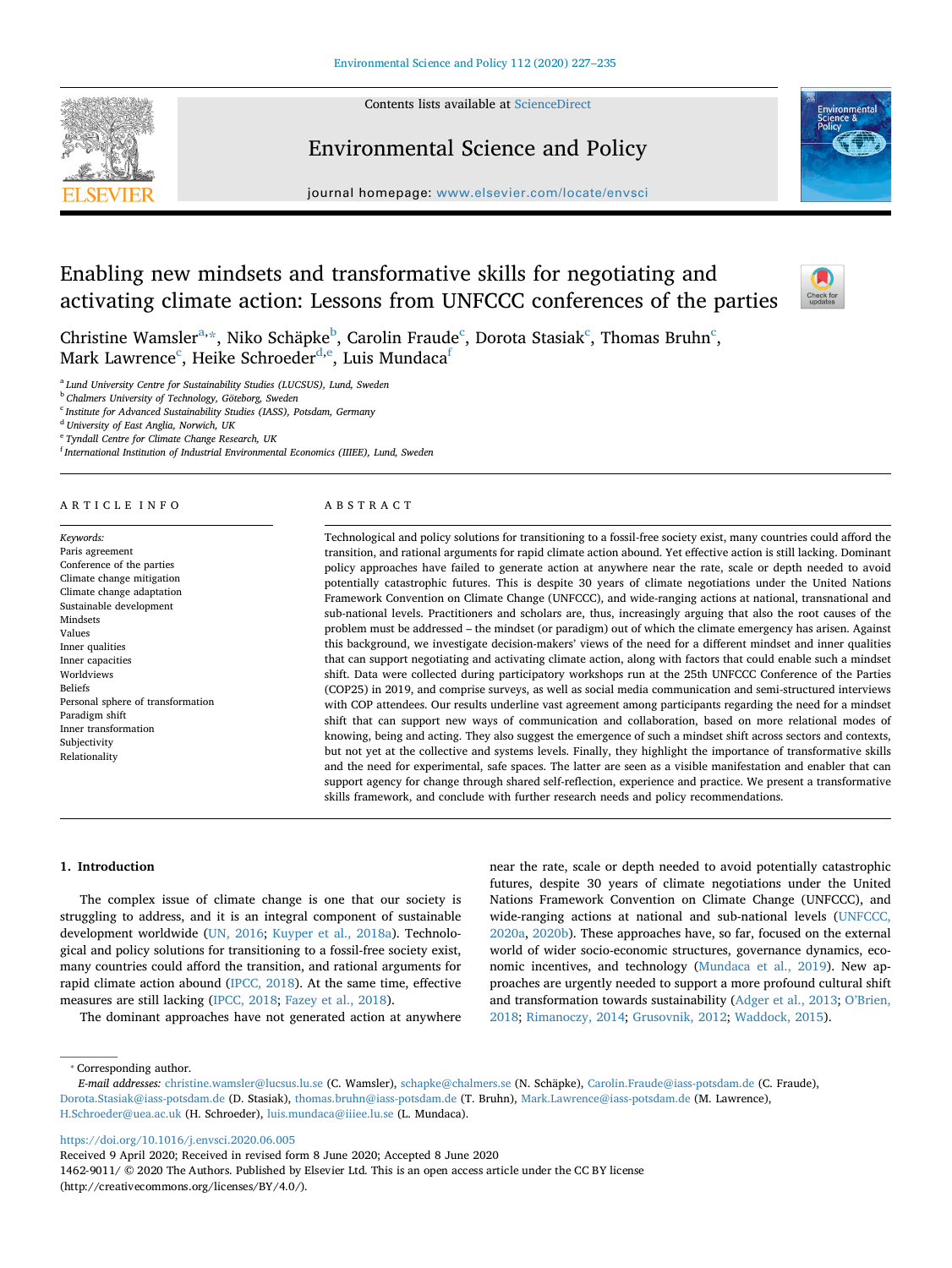Accordingly, practitioners and scholars are increasingly calling for a new, complementary way to tackle the issue in a way that addresses the root cause of the problem, i.e. the mindset (or paradigm) out of which the system arises. Mindsets are the internal lens through which people see and navigate life. Climate and energy systems are constantly changing, and these changes are shaped by people. Therefore, people's mindsets (i.e., their values, beliefs, worldviews and associated cognitive/emotional and relational capacities<sup>1</sup>) are potential 'deep leverage points' for related transformations (followed by the references as they are now) [\(Kagan, 2010;](#page-8-9) [Kassel et al., 2016;](#page-8-10) [Meadows, 1999;](#page-8-11) [Wamsler,](#page-8-12) [2020a;](#page-8-12) [Woiwode et al., 2020](#page-8-13)). At the same time, there is hardly any comprehensive understanding and research on the personal skills or qualities that would be conducive to such leverage ([Carter, 2011](#page-7-3); [Grasso and Tàbara, 2019;](#page-7-4) [Ives et al., 2019;](#page-8-14) [Wamsler, 2018](#page-8-15), [2020a](#page-8-12)).

Against this background, we investigate decision-makers' views on the need for, and potential of a change in mindset (and associated skills/ qualities) when negotiating and activating climate action, and factors that could enable such a mindset shift. We focus specifically on the negotiation and collaboration culture of the UNFCCC Conferences of the Parties (COPs), particularly COP25 that was held in 2019 in Madrid, Spain. The COP is the highest decision-making body of the UNFCCC. All States that are Parties to the Convention are represented, and the purpose of the Conference is to review progress, and take decisions necessary to promote the Convention's effective implementation (UNFCC 2020b). We begin with a description of our methodology (Section [2\)](#page-1-1), then present the results (Section [3](#page-1-2)), and conclude with further research needs and some policy recommendations (Section [4\)](#page-5-0).

# <span id="page-1-1"></span>**2. Methodology**

This article presents the results of a self-reflexive case study of the 'Co-Creative Reflection and Dialogue Space' (hereinafter referred to as 'the R&D Space') held during COP25. Data comes from surveys of R&D Space participants, social media communications, and semi-structured interviews with key informants.

The R&D Space ran over the full two weeks of the COP. It was the result of a transdisciplinary effort between different research, education and practice organizations, $^2$  $^2$  and had been piloted in 2018 during COP24 in Katowice, Poland. It was organized around three, overarching themes: i) how participants perceive current COP culture; ii) what mindsets need to be cultivated to support a more conducive culture for climate actions; and iii) how they could be enabled. The themes were addressed in the context of a series of 20 workshops and 21 guest sessions (organized by partner organizations) of which each lasted for ca. 1,5 h. The R&D Space attracted a total of more than 250 participants from different organizations and contexts [\(Tables 1 and 2\)](#page-1-4), out of which ca. 200 participated in a survey. They included both negotiators and observers, as well as senior- and junior-level participants.

In addition, to triangulate the data and engage with wider audiences, social media (Twitter, blogs) were used, and nine semi-structured interviews were held with key informants. The latter were selected based on their in-depth knowledge of: i) COP structures and negotiations in general, or ii) the R&D Space in particular. They included two high-level UN officials and policy advisors, one former party negotiator, one professor in international climate policy, and COP-experienced representatives of indigenous groups, international climate NGOs, and the international youth organization, which is an official body of the UNFCCC ([Table 3\)](#page-2-0). Surveys, social media communication

#### *C. Wamsler, et al. Environmental Science and Policy 112 (2020) 227–235*

#### <span id="page-1-4"></span>**Table 1**

Overview of registered participants in the 'Co-Creative Reflection and Dialogue Space' and guest sessions, by type of actor.

| Actors                                                                      | Participants in<br>regular<br>workshops | Participants in<br>guest sessions |
|-----------------------------------------------------------------------------|-----------------------------------------|-----------------------------------|
| Government                                                                  | 11                                      | $6.5*$                            |
| IGO (Inter-Governmental Organizations)                                      | 10                                      | $14.5*$                           |
| ENGO (Environmental NGOs)                                                   | 8                                       | 14                                |
| <b>BINGO</b> (Business NGOs)                                                | 4                                       | $4.5*$                            |
| Farmers (farmers and agricultural NGOs)                                     | 1                                       |                                   |
| IPO (Indigenous Peoples Organization)                                       |                                         | 1                                 |
| LGMA (Local Government and Municipal                                        |                                         |                                   |
| Authorities)                                                                |                                         |                                   |
| RINGO (Research and Independent NGOs)                                       | 36                                      | 48                                |
| TUNGO (Trade Union NGOs)                                                    | 1                                       |                                   |
| W&G (Woman/ Gender NGOs)                                                    | $4.5*$                                  | $5.5*$                            |
| YOUNGO (Youth NGOs)                                                         | $9.5*$                                  | 18                                |
| Other (e.g. media, social movements, no or<br>multiple affiliations such as | 11                                      | 6                                 |
| RINGO + YOUNGO + Gender)                                                    |                                         |                                   |
| Total                                                                       | 95                                      | 118                               |
| Overall total (registered total)                                            | $213*$                                  |                                   |
| Overall total (registered and unregistered<br>total)                        | >250                                    |                                   |

\*The registered number of participants in regular sessions is based on surveys and session protocols; the registered number of participants in guest sessions is based on survey responses. Participants who indicated an affiliation with two bodies (or regions, see [Table 2](#page-2-2)) were counted as 0.5 in each category, while those who indicated more than two affiliations were counted as 'other'. There were at least 40 unregistered participants, but exact records of these were not kept. In addition, some participants only attended parts of a session, and were also not recorded.

and interviews were all based on the same three themes, and were guided by the same questions (Suppl. Material A, B). A literature review extended the data collection by providing contextual information on the processes of negotiating, enabling, and pursuing climate action.

The survey data, minutes of workshops and other sessions, and interview transcripts were analyzed with a combination of literal reading and grounded theory ([Corbin and Strauss, 1990](#page-7-5); [Glaser and Strauss,](#page-7-6) [1967\)](#page-7-6). The aim was to identify patterns regarding the need for, and potential of a different mindset and associated inner qualities to support the negotiation and activation of climate action, together with the factors that could enable such a mindset shift. A combination of open coding, axial coding, and selective coding was applied ([Strauss, 1987](#page-8-16)).<sup>[3](#page-1-5)</sup> The analysis paid particular attention to the context, as data were 'produced' under certain conditions [\(Hodder, 1994\)](#page-8-17). Notably, these included the framing of the R&D Space (and the associated sampling bias)<sup>[4](#page-1-6)</sup>, potentially false expectations of participants, or their need to protect their organization's reputation. The illustrative verbatim that are included in the following sections were anonymized to protect the privacy of participants.

# <span id="page-1-2"></span>**3. Results**

In line with the research aim, results are structured around perspectives regarding the need to change current cultures and mindsets (Sections [3.1](#page-2-1)), together with the personal skills/ qualities (Section [3.2\)](#page-4-0)

<span id="page-1-0"></span> $^{\rm 1}$  These are commonly also referred to as inner (or personal) dimensions.

<span id="page-1-3"></span><sup>&</sup>lt;sup>2</sup> The R&D Space was a collaborative effort between groups at the Institute for Advances in Sustainability Studies (IASS), Potsdam, together with partners from the University of East Anglia, UK, Chalmers University and Lund University in Sweden, See www.iass-potsdam.de/en/news/iass-fosters-dialogue-and-reflection-climate-conference.

<span id="page-1-5"></span><sup>3</sup> See [Wamsler \(2007\)](#page-8-18) for further information.

<span id="page-1-6"></span><sup>4</sup> Participation in the R&D Space, and guest sessions was voluntary. It can, therefore, be assumed that participants had a general interest in the issues of culture and mindsets, which can lead to self-selection bias. However, interest may be triggered by many different aspects (e.g. general curiosity, openness, or critical perspectives on the issue). In addition, potential sampling bias was addressed through data triangulation and the range of voices included in the different analyses (cf. Section [3\)](#page-1-2).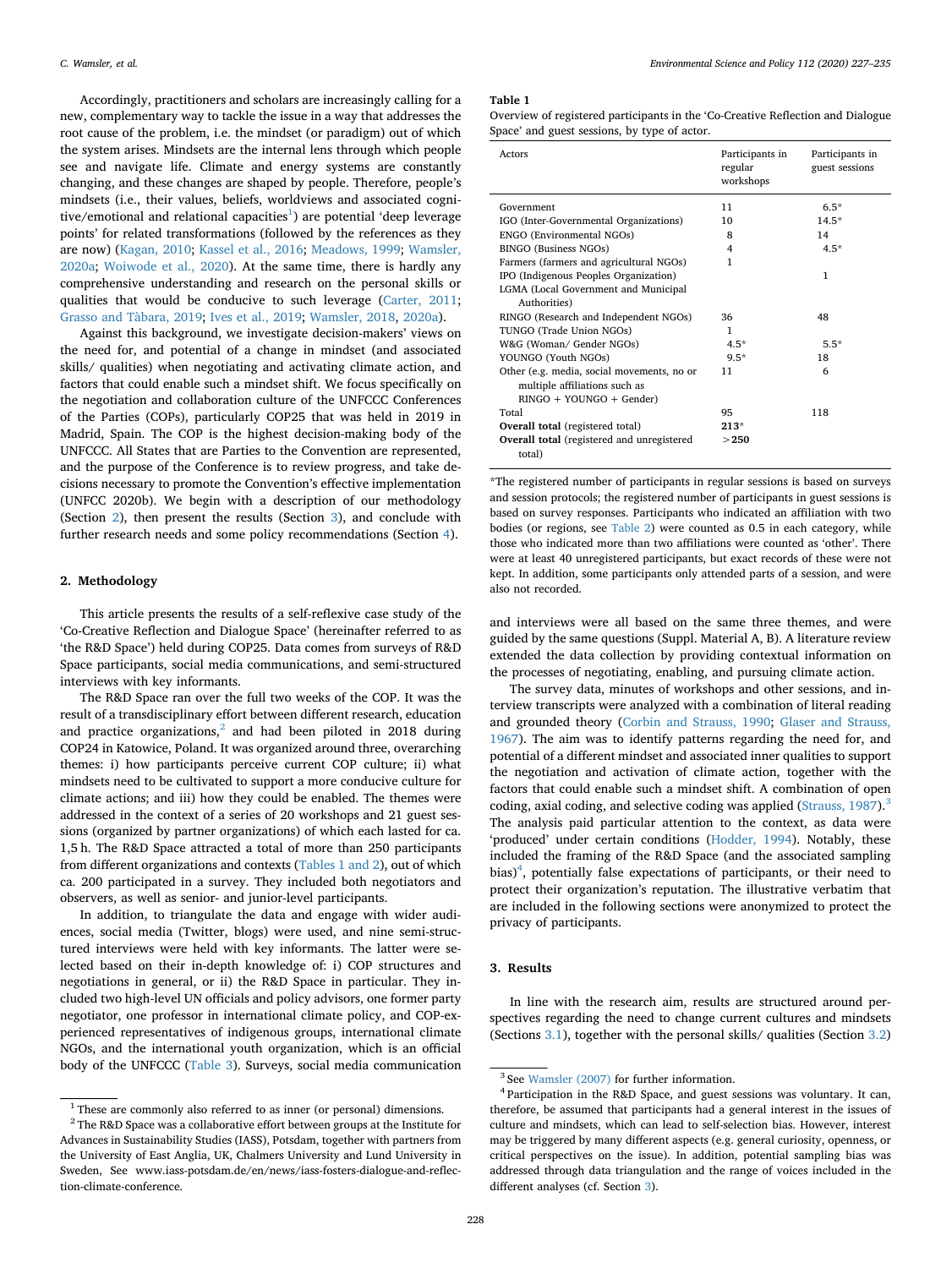#### <span id="page-2-2"></span>**Table 2**

| Overview of registered participants in the 'Co-Creative Reflection and Dialogue Space' and guest sessions, by geographical region. |  |  |  |  |  |
|------------------------------------------------------------------------------------------------------------------------------------|--|--|--|--|--|
|------------------------------------------------------------------------------------------------------------------------------------|--|--|--|--|--|

|                                     | African<br>states | Asian<br>states | Eastern<br>European states | Latin America and<br>the Caribbean | Western<br>Europe | Northern<br>America | Other (incl. no or<br>multiple attributions | Australia<br>(Asia) | Overall/total |
|-------------------------------------|-------------------|-----------------|----------------------------|------------------------------------|-------------------|---------------------|---------------------------------------------|---------------------|---------------|
| Regular workshops<br>Guest sessions | $12.5*$           | 12              | $6.5*$                     | $25.5*$                            | $35.5*$<br>26     | $9.5*$<br>$30.5*$   |                                             |                     | 95<br>118     |

\**See* [Table 1.](#page-1-4)

# <span id="page-2-0"></span>**Table 3**

Overview of interviewed key informants.

| Type of<br>actor | Organization                                              | Role in organization        | Role at COP25                            | Why selected/relevance                                                                                                                |
|------------------|-----------------------------------------------------------|-----------------------------|------------------------------------------|---------------------------------------------------------------------------------------------------------------------------------------|
| IGO              | <b>UNFCCC</b>                                             | High-level representative   | Government support<br>and expert advisor | Extensive expertise on international<br>climate diplomacy and UNFCCC COPs*                                                            |
| <b>IGO</b>       | <b>UN ESCAP</b>                                           | High-level representative   | Expert advisor,<br>speaker and panelist  | Climate and development policy expert,<br>global south perspective (Asia) *                                                           |
| <b>ENGO</b>      | Mission 2020                                              | High-level strategy advisor | Advisor and attendee                     | International climate change policy and<br>diplomacy expert. Extensive experience<br>as a government negotiator at earlier<br>$COPs*$ |
| <b>RINGO</b>     | Western European<br>University                            | Professor                   | Attendee,<br>researching COP25           | Long-term knowledge and research on<br>international climate diplomacy and<br><b>UNFCCC COPs*</b>                                     |
| <b>ENGO</b>      | International Institute<br>for Sustainable<br>Development | High-level policy adviser   | Side event panelist<br>and host          | Global south perspective, in-depth<br>expertise on national adaptation plans,<br>climate justice*                                     |
| <b>IPO</b>       | Southern American<br><b>Indigenous Peoples</b><br>Group   | Representative              | Attendee                                 | Perspective of vulnerable groups, and<br>several years participation in COPs*                                                         |
| <b>IPO</b>       | Northern American<br><b>Indigenous Peoples</b><br>Group   | Priest                      | Side event panelist                      | Perspective of vulnerable groups,<br>contribution of tacit and indigenous<br>knowledge*                                               |
| <b>ENGO</b>      | Independent                                               | Artist, Ocean Activist      | Attendee                                 | Extensive experience with building<br>action-oriented coalitions*                                                                     |
| YOUNGO           | <b>YMCA</b>                                               | Youth observer              | YOUNGO<br>representative                 | Climate negotiation experience and<br>overview of youth movement positions*                                                           |

\*All key informants had extensive experience with participating in COPs (3–15 years).

Abbreviations: IGO: Intergovernmental Organizations; NGO: Non-Governmental Organization; BINGO: business and industry NGOs; ENGO: environmental NGOs; LGMA: local government and municipal authorities; IPO: indigenous peoples organizations; RINGO: research and independent NGOs; TUNGO: trade union NGOs; Farmers: farmers and agricultural NGOs; W&G: women and gender NGOs; YOUNGO: youth NGOs.

and factors (Section [3.](#page-1-2)3) that could enable related transformation. Each section begins with a summary of identified patterns, followed by a detailed discussion of these patterns.

#### <span id="page-2-1"></span>*3.1. Cultures and mindsets*

Overall, the following patterns were identified:

- There is vast agreement regarding the need for a mindset shift in order to change the current negotiation culture and support better ways of communication, collaboration and action-taking.
- A related shift is slowly emerging across different sectors and contexts, with young people being a key driving force.
- At the same time, a paradigm shift has not yet happened at the collective and systems level.<sup>[5](#page-2-3)</sup>
- <span id="page-2-6"></span>*3.1.1. Current culture*

Our data shows that around 96 % of survey respondents and interviewees 'fully agree' or 'agree' that there is a need to change the current culture and associated mindsets to improve negotiations for, and the activation of, climate actions. The current culture is seen as ineffective; in particular, it is described as: i) power-laden, top-down, male-dominated and exclusive; ii) instrumental (versus ethical/ intrinsic/ integral), with confrontational and judgmental attitudes; iii) driven by information/ data and science-based (impersonal) approaches; with iv) narrow-minded and fragmented/ sectoral foci; and v) lacking a sense of urgency and action-taking.

Many respondents referred to a 'lack of diversity in representation', 'dominant western/ northern rules and norms', 'elitist thinking', 'green colonialism' and 'annex one division'<sup>[6](#page-2-4)</sup> seen, for instance in physical aspects (e.g. the size and location of representative's pavilions and zones) $^7$  $^7$ , 'deeply-rooted distrust', and in 'the way of communicating and interacting' in the negotiations. A representative of indigenous people, who had participated in several COPs observed:

(…) our communication and our values (…) are more closely aligned with indigenous culture and cosmology, and they are antagonistic to the popular culture, which we find here at COP25. When those antagonistic features are there, we don't find doors

<span id="page-2-3"></span> $^5$  The term paradigm shift can, in part, be seen as a synonym for mindset shift. However, it is used here to indicate or denote a mindset shift at the broadest, systems level, as understood in systems theory (cf. Introduction).

<span id="page-2-4"></span><sup>6</sup> Expressed by a high-level UN policy advisor as the 'divide between the excolonial masters and the ex-colonial servants' in the negotiation room.

<span id="page-2-5"></span> $7$  One former negotiator said, 'the majority of negotiators and business people will never be going into the civil society part because there is too much hustle' (due to location, security issues, etc.).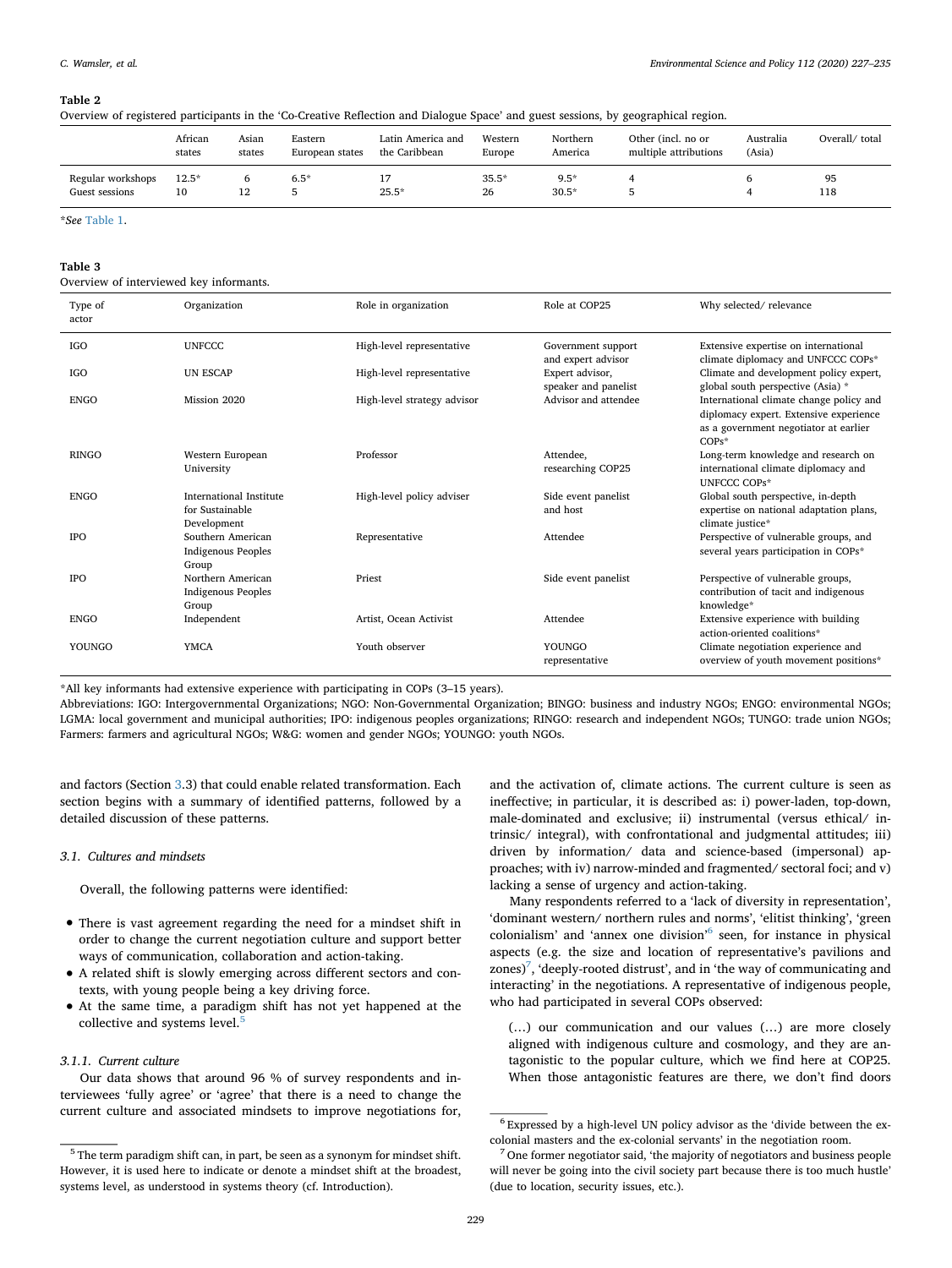opening to us to have conversations, to have collaboration (…).

A UNFCCC representative stated:

*There is a very, very deeply rooted* [mutual] *distrust between developing countries and developed countries. (…) Basically, there is an invisible divide in the room between the ex-colonial masters and the ex-colonial servants.*

The structures described above translate into instrumental, confrontational and judgmental attitudes. Several respondents stated that there is 'little effort to find common positions'. On the contrary, selfserving objectives (jobs, job titles, career, status), power-relations, tactical considerations and economic concerns are said to dominate, and the working environment is often described as 'ignorant', 'lack of listening', 'aggressive', 'stressful' or 'toxic'. Accordingly, several participants stated that 'people are quick to categorize other people'. In particular, 'black African people are tagged as "They need help", without even talking to them.' One interviewee summarizes this aspect by stating that:

*The main COP system enhances dissociation and self-disconnection, which results in inefficient interactions based on stress, fear and worry. Separation (…) creates a need to be heard, and therefore to compete.*

It is obvious from our analyses that not only the causes and impacts of climate change, but also associated negotiations, norms and decisionmaking are closely interlinked with people's emotions, inner beliefs, worldviews and values. Despite this, current COP approaches are information- and science-based. Several participants explicitly stated, in different forms, that 'inner dimensions and the need for changing paradigms are not addressed'.

This narrow focus is also seen in fragmented, sectoral foci and abstract representations of climate change. Several participants stated that there is a rather narrow understanding of the problem, leading to sectoral solutions (disciplinary silos), and fragmented approaches that neglect relational aspects. This is reflected in an apparent failure to 'explore shared ideas and develop solutions based on shared visions' that go beyond short-term (personal or political) benefits.

Another related theme was the lack of a sense of urgency and actiontaking. Most participants noted that the current situation is 'not moving towards actions', and they wanted to see 'real actions, not only meaningless dialogue'. A former negotiator stated that 'we're really not getting to the heart of anything'. A lack of experience or understanding of climate change impacts (e.g. on the poor or marginalized) on behalf of some negotiators was mentioned as an important reason.

Accordingly, some participants highlighted the urgent need to better understand and address 'non-action' at personal and collective levels. In this context, participants indicated the non-sustainable practices and behavior seen at the COP itself (e.g. regarding food and travel options). A high-level UN advisor states:

*There is also this question about personal credibility versus rhetoric. (…) Quite often people are arguing and defending their arguments based on the misery of the people they are speaking for, while those who actually do speak live an international jet set life, well-paid delegates. (…) You see people who speak on behalf of the poorest and they have a tenthousand-dollar timepiece on their wrist.*

Importantly, several R&D Space participants and interviewees noted that their experience of COP culture was representative of current structures, systems, and trends worldwide. These structures were described as due to an underlying worldview based on industrialization and capitalism. The latter was said to lead to a 'lost connection to nature', others, society and ourselves and, in turn, to issues of exclusion, injustice and who is right. $8$  Therefore, some participants who stated

that they were 'neutral' regarding the need to change current cultures, based their view on the fact that this need is not particular to the COP. Furthermore, respondents highlighted the need to differentiate between the various COP settings, and the fact that cultural change requires time and contextualization. In the words of an international NGO representative from North America:

*I think there are really two COPs: the formal negotiations and the side events/ exhibits. Both cultures are poor in terms of communication … and for the negotiators, the COP is the wrong time to improve communication. We need to work with these issues earlier, in the respective home countries.*

The latter opinion was also supported by negotiators, who said that they were during COPs under pressure to adopt a strong position and short-term (often market-based) goals, leading to a fear of betraying their own people and convictions.

# <span id="page-3-1"></span>*3.1.2. Emerging shift*

Many respondents perceived an emerging shift of current cultures. The importance of youth groups and social movements was highlighted in this context. One participant expressed this by stating that 'society is beginning to listen to future generations, i.e. the present youth, because they have clarity, passion and a purity of message.'

An emerging shift was perceived both in the context of formal negotiations and side events. It relates to broader representation and inclusion (e.g. of youth and indigenous people), together with a slowlydeclining belief in incremental approaches (e.g. technologies). At the same time, there is growing recognition of the need for a broader, cultural transformation, and more relational approaches. While interviewees confirmed that such a 'perspective shift is also happening among the big players', emerging trends are most apparent in the context of side events:

*I believe that the COPs are becoming better and better when it comes to engagement and collaboration. There are spaces that have been making big milestones every year (…) The thing is, how do we take this change inside the negotiation room?*

Participants agreed that a paradigm shift has not yet happened at the collective or systems level. A representative from an environmental organization in South Africa observed:

*The [culture and] systems are not changing nearly fast enough as is necessary. So, let's not say intergenerational justice is happening because it's not. (…) Culture is an evolving thing. It has to evolve with the needs of the time.*

Accordingly, most respondents agreed that we need a change in mindsets. Those who were neutral or disagreed based their arguments on positive experiences with certain COP side events, not the negotiations. However, most saw these events as equally 'exclusive', 'self-

## (*footnote continued)*

<span id="page-3-0"></span><sup>&</sup>lt;sup>8</sup> The current culture is supported by abstract, scientific representations of

climate change impacts (see above), together with negotiators lack of practical experience of these impacts. A high-level UN representative states: 'In these negotiations we actually have a strong cultural uniformity, which might be an issue because, of course, we are representing very different societies (…), it is a certain type of negotiator that are being tasked with these negotiations that then have difficulties relating to their reality back home.' Another key informant, who has followed the COP negotiations closely over the past decade says: 'Those that feel that their work, their cultural identity is threatened by climate policy, they are not visible at all.' In the words of an indigenous community representative: 'We have a crisis, which is called climate change. But for us as indigenous, this is not about climate change. For us you simply have to watch nature, and you will realize that things do not happen anymore as usual. The animals do not take the same path anymore, the rivers have gone, if you go to the ocean you do not see the same rocks and the same fish anymore. This is what climate change is to us.'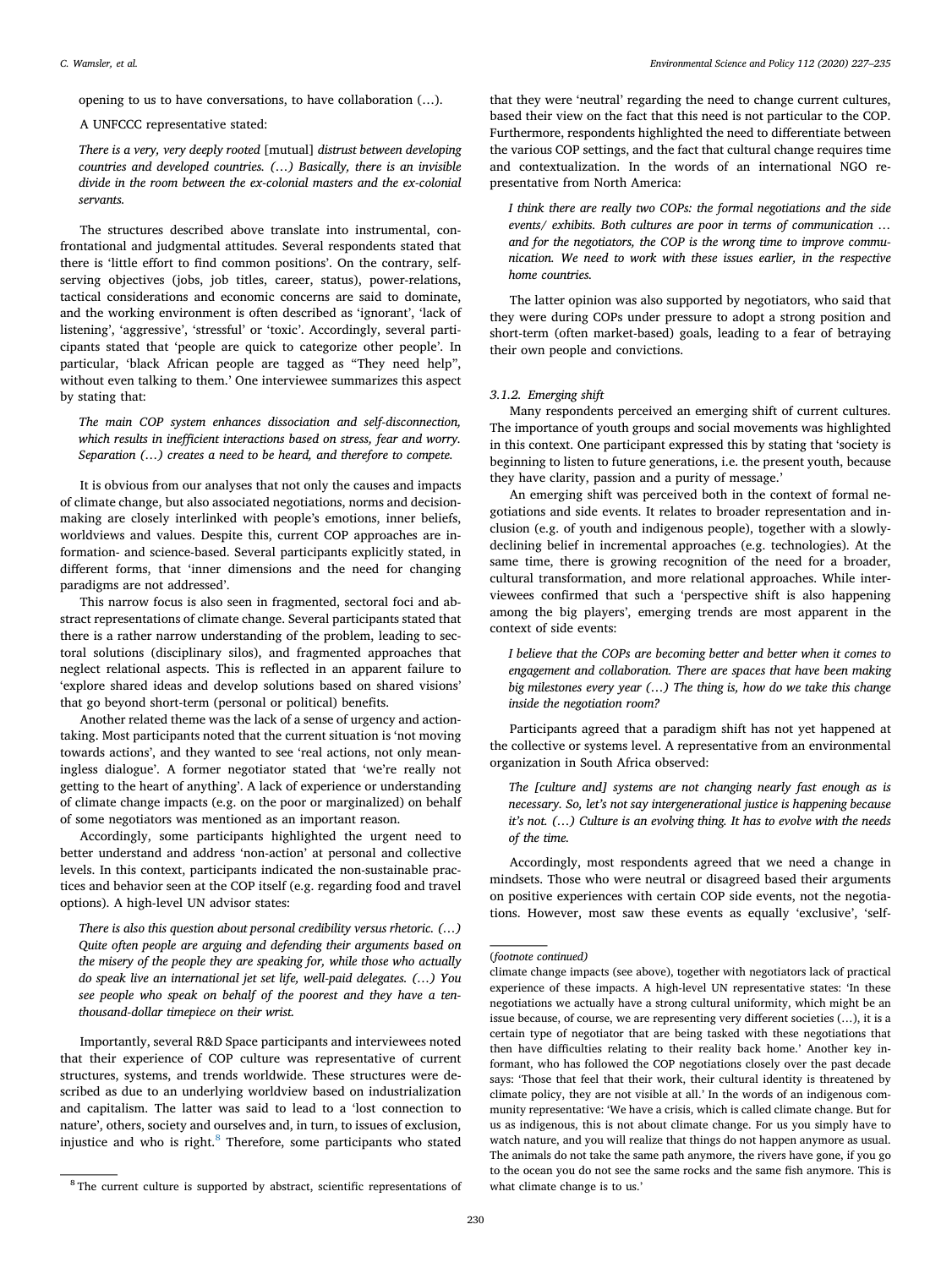promoting' and 'a competition for networking' and, thus, as an expression of the current culture that was described in Section [3.1.1.](#page-2-6)

## <span id="page-4-0"></span>*3.2. Mindset shift through transformative skills*

The following patterns were identified:

- Change is said to be supported through improved relational qualities and modes of knowing, being and acting. Integrity, equity and the human–nature connection are recurrent themes in this context.
- Five clusters of transformative skills to support relational qualities were identified.

Most respondents expressed that a change in mindsets can be supported by changing the way we relate to ourselves, others, the environment, and/or the future. A range of personal capacities or skills that can support such relational qualities were mentioned, and can be seen as a response to the dominant culture described in Section [3.1.1](#page-2-6). The emerging patterns can be systematised in five clusters of transformative skills described below.

# *3.2.1. Openness, self-awareness and reflection*

Here, terms such as 'openness', 'open-minded', 'reflective', and 'embodied' were mentioned. Respondents noted a need for skills that can 'allow a different kind of communication, not confrontational', not simply aimed at getting arguments across, but instead '[en]able listening'. Such terms and statements were particularly apparent in relation to the need to address issues of exclusion, confrontational and judgmental attitudes, and to identify new approaches to climate change. In addition, openness, self-awareness and reflection were said to be particularly crucial for people's 'willingness to learn, adapt and change'. One participant expressed this by stating that:

*Usually we communicate on top of preconceptions, fears, expectations and confusing feelings and roles. We need to clear that stuff first so we can talk and listen.*

## *3.2.2. Compassion and empathy*

The second cluster comprised terms such as 'compassion and empathy', 'a mindset of compassion and responsibility', 'love', 'solidarity' 'respect', 'kindness', 'a mindset of understanding', 'a responsible mindset, 'trust in people's truth', meeting at a 'basic human emotional level', and seeing everyone 'as a full human being'. This cluster can be seen as a set of skills that allow individuals to see and meet themselves, others and the world with 'care', 'humility' and 'integrity'.

#### *3.2.3. Perspective-seeking and relationality*

The third cluster builds on the second, and relates to the ability to see and bring in more perspectives for a broader understanding of one's self, others, and the whole. It was expressed as a need to move towards a 'mindset of community' that 'values diversity', and is based on a deeper 'connection with our body, others, and causes', ultimately 'changing the way we relate to others and the environment'. It involves care and forgiveness regarding our history, and previous and future generations, and is thus: 'an intersectional, decolonial approach to radical love for people and land'. One interviewee stated in this context that 'as much as we are human, we also have a past, which needs to be taken care of'.

# *3.2.4. Agency, empowerment and sense-making*

The fourth cluster was expressed by terms such as 'radical collaboration', 'mindsets of cooperation', 'a solution-based mindset', 'a mindset of possibility, human capacity and agency', the need to 'view ourselves as global citizens', and 'inclusive, intersectional engagement', where 'all of us need to be in the fight [against climate change]'. It refers to people's ability to see and understand broader and deeper

patterns, and our own role in the world. The importance of seeing one's role in the broader context was also expressed as follows:

*I can give you a list of names right now of global leaders who are only thinking of themselves and their own interests. But ask yourself: what real good is that? (…) What I want to see is action, and it doesn't have to be some super gadget. That's what I want, a mindset like this, getting things done.*

*When we have the wish to co-create together, a new worldview is possible.*

# *3.2.5. Values-based courage and engagement*

The above observation also relates to the fifth cluster, which refers to the ability to navigate oneself through the world based on values and insights into what is important, and having the courage to act on them. Participants highlighted the importance of 'engaging ethically', being 'reflective of values' and of one's 'sense of purpose'. This was related to 'consideration of what is best for the planet', a 'sense of solidarity' and 'passion', together with a 'more critical mindset' needed to adequately address climate change and underlying causes. In the words of a top executive from an UN environmental body:

*[When our] discussions [are] framed by universal principles of human rights (…), issues that humanity has agreed to believe in, independent of culture, independent of any distinctive item or character, (…) as soon as we are bounded by these, we find solutions.*

# *3.2.6. Similarities, overlaps and differences*

Interestingly, issues of hope, optimism, humor, and associated creativity were also noted frequently. They were mentioned as a kind of catalyst in relation to all of the described clusters of skills, particularly regarding agency, empowerment, and sense-making.

One respondent noted that the opposite of a 'sustainability mindset' is today's dominant' catastrophic mindset', characterized by a lack of engagement in intergenerational equity, which makes change challenging:

*It's easy for us as 42-year-olds, if not older, to say: well, I am not going to be around, so I am just going to eat meat, drive my tractor, whatever, and I am just going to continue on with 'business as usual'. But that couldn't be a more catastrophic mindset and, unfortunately, it's a very easy mindset to get into because it appeals to our own personal laziness.*

Importantly, no differences in the identified clusters and patterns could be identified between actors, their affiliations, or geographical context. At the same time, representatives of youth groups seemed to be a key driver in calls for change. This can be seen in both the number of R&D Space participants from this group, and repeated references to youth engagement, social climate movements and/or Greta Thunberg.

Finally, when asked about 'elephants in the room', in the COP context, respondents also alluded to (the need for skills/ qualities to address) issues of disconnection to oneself, others, the environment, and the future. The latter included the role of inner change and values, individual and collective responsibility, credibility and (mis)trust, overpopulation, and the well-being of nonhumans. An experienced COP attendee stated:

*It* [climate change] *manifests in nature. That is something they do not see. They see nature as something up for negotiation. And when they negotiate it, they want to take one piece of nature from here, another piece from there, and exchange them – or summarize them and trade them against something else that can be of service (…).*

#### *3.3. Enabling factors*

The following key factors were identified that could enable a mindset shift: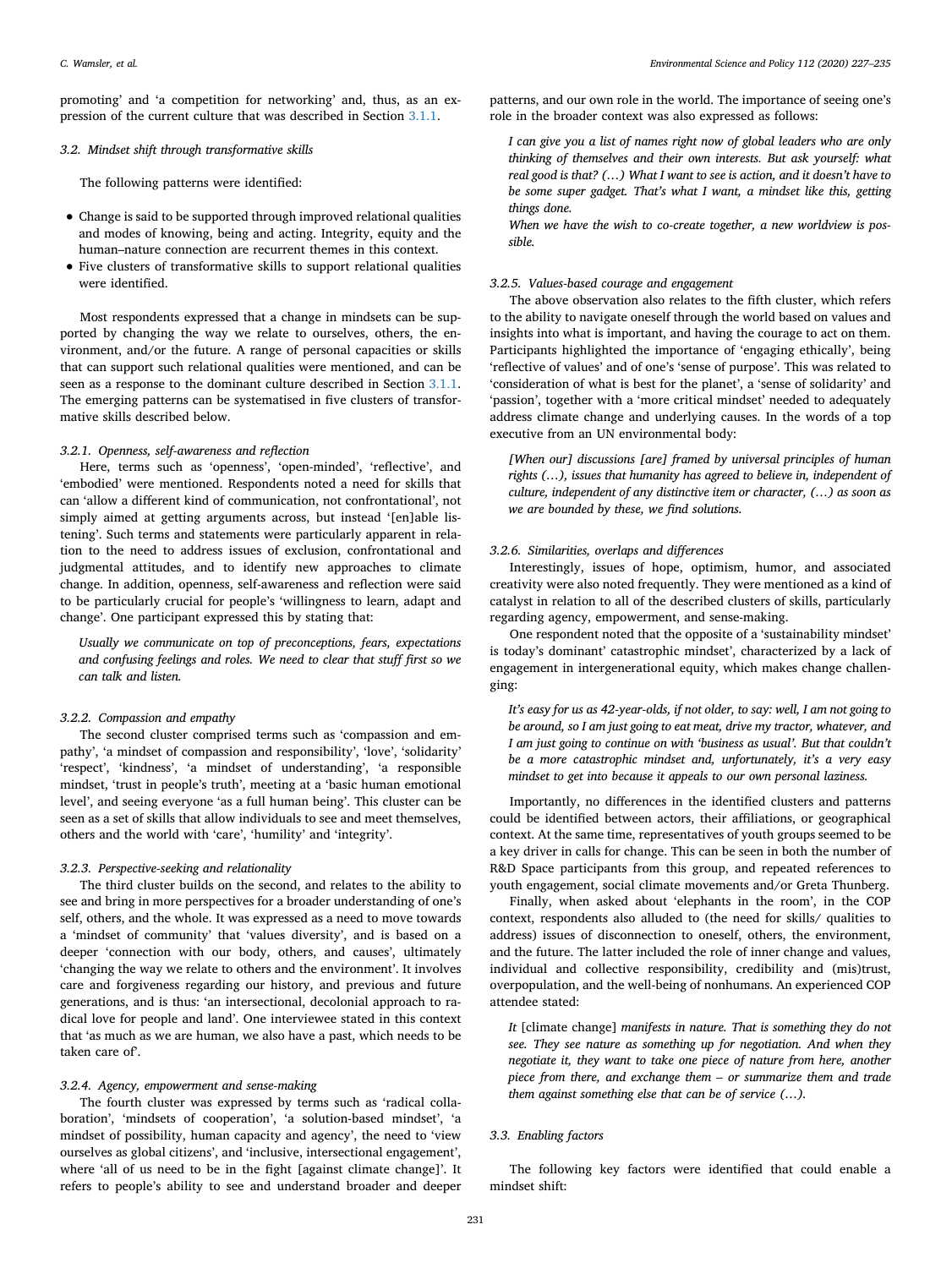- Mindset shift can be facilitated by certain structures and approaches/ methods.
- These approaches/ methods relate to improving personal insight, meaningful interaction (communication, collaboration, etc.) and value-based actions.
- The relevance of linking different knowledge systems was highlighted in this context.
- Experiential, safe spaces can function as 'visible manifestations' of an emerging mindset shift.
- They can enable free expression and agency in support of a broader paradigm shift at collective and systems levels.

There was vast agreement among respondents that mindset change and associated skills could be facilitated through new structures<sup>[9](#page-5-1)</sup>. The latter were described as 'spaces for dialogue', 'spaces of open dialogue', 'spaces for co-creation', and 'trust', which are 'inclusive', allow 'open and free discussions without fear' and 'self-care', and link negotiations, interaction and integrated learning. One person stated:

*If these kinds of spaces expand and become strong enough to have impact, the structural barriers of the COP could, maybe, be transformed into being more supportive of current potential. It is an important first dialogue space and step.*

The importance of such spaces could also be seen in frequent references to the 2018–2019 Talanoa Dialogue. It was stated that 'Talanoa (…) reflects the frustration that we need to find new modes to bring in new perspectives, new ways to run the negotiations (…).' At the same time, participants recognized that the structural, contextual and cultural conditions (notably, marginal input from the Parties [cf. [Mundaca et al., 2019](#page-8-5)]) were not yet in place to tap into this potential.

The need and potential of new spaces and approaches was also highlighted by a high-level UN representative who stated that they can support the development of so-called 'soft' or 'customary' laws that become global standards. This is because:

*Basically, climate action will be defined by two identities. One is nation states with national climate plans (…). The second basically mirrors nationally determined contributions (NDCs): (…). So, if we get to a point (…) where any big enterprise cannot just operate globally without having a corporate philosophy/ statement on how to deal with climate change (…), then this (…) is being mandated by customers, by the people (…). And that's social norm setting (…). The UN can, in a prudent way, (…) be a conduit, by giving authority, credibility to that [i.e. approaches like the Talanoa or the R&D Space and associated outcomes].*

The relevance of safe spaces could further be seen in the impact of the R&D Space at COP25. Several participants described it with words such as 'empowering, insightful, transformative', and as a source of 'hope'. Such spaces function as a visible manifestation of the emerging mindset shift that is described in Section [3.1.2.](#page-3-1) At the same time, they enable free expression and values-based agency that supports a broader paradigm shift at collective and systems levels, through reinforcing the kinds of transformative skills that were described in Section [3.2.](#page-4-0) Like any other skill development, this requires not only the accumulation of facts or knowledge, but also shared reflection, experience and practice.

In this context, the importance of approaches and methods for improving self-reflection and insight, meaningful interaction, and actiontaking were highlighted. Respondents noted the limitations of traditional approaches, such as presentations and panel discussions, and the need to explore more innovative approaches. Artificial intelligence, and the 'many innovations and social technologies already existent in [for example] indigenous cultures and social movements' were mentioned. In the words of an indigenous representative:

*If the world paid attention to the lifestyles [and approaches] of indigenous communities, it would find a solution for the climate situation (…). Inner dimensions are key to their life.*

Another related theme was the importance of broadening perspectives, and the need for spaces and methods that can support the integration of different knowledge systems. Young people, in particular, were interested in and open to, new ways of linking, thinking of, and approaching the issues. This group was in fact overrepresented at R&D Space events, and explicitly requested a similar space, focused on young people, to be provided at the next COP.

#### <span id="page-5-0"></span>**4. Discussion and conclusions**

Various cross-cutting themes and insights emerged from our study. They can be used to frame and address the potential role of mindsets in supporting change towards sustainability, and have implications for policy and future research. The first theme relates to the link between change in individual and collective systems, and the role of individual skills, or qualities, for global climate change negotiations and actions. The second relates to the need to integrate new approaches and perspectives across scientific, local, and indigenous knowledge systems and its implications. The third concerns the framing of the COP (its aims, potential contributions, and actors) and how existing structures and systems could become more mutually supportive. Finally, the fourth theme relates to the need for new visions and tangible steps to support progress. Although many are aware of the shortfalls in current culture and the need for paradigm shift, there is a lack of clarity regarding how to remedy this. In the following, we describe the four themes in more detail.

Firstly, our findings support other studies that highlight the importance and potential of linking individual and collective change, and call for greater consideration of inner dimensions in sustainability ([Carter, 2011;](#page-7-3) [Grusovnik, 2012](#page-7-2); [O'Brien, 2018](#page-8-6); [Rimanoczy, 2014](#page-8-7); [Schäpke, 2018](#page-8-19); [Waddock, 2015,](#page-8-8) [2016](#page-8-20); [Wamsler et al., 2018\)](#page-8-21). In this context, they provide new evidence regarding the role of mindsets in climate negotiations and actions. Mindsets can be seen as the internal lens through which people see and navigate life. Our results show not only that they influence individuals' pursuit of sustainability, but also how they support and implement climate goals. Collectively, they were visible in the culture that seeks to negotiate, enable, and pursue climate action. They were also apparent in ongoing paradigm shifts, such as the partly-declining belief in technologies. Governments still include hypothetical climate technologies in their aim to become carbon neutral by 2050 ([Lawrence and Schäfer, 2019\)](#page-8-22). However, the interrelation between technology (such as digitalization) and transformation at individual and collective level, is increasingly noted as a concern for sustainable development (cf. [Seele and Lock, 2017](#page-8-23); [Aksin-Sivrikaya and](#page-7-7) [Bhattacharya, 2018](#page-7-7)).

Whilst there is a growing body of research that calls for greater consideration of inner dimensions to support transformation towards sustainability, very little is known about the skills that would support such a change. Our study fills this gap by identifying a competency framework consisting of (five clusters of) transformative skills/ qualities. Based on our findings and other recent studies [\(CCCE, 2019](#page-7-8); [Mellner, 2020;](#page-8-24) Kassel et al. 2018; [Wamsler and Restoy, 2020\)](#page-8-25), we define them as follows:

• *Openness, self-awareness and reflection:* The ability to meet situations, people, others and one's own thoughts and feelings with openness,

<span id="page-5-1"></span><sup>9</sup> This is a key point, as existing structures were said to be a feature of the 'toxic' culture described in Section [3.1.](#page-2-1) As a former negotiator says: 'This is a community that I've been in for decades now, and I know the individuals involved and, if you catch them in a different setting, many are people who care very deeply about what they do, and have a deep level of care for issues like social (good), environmental (good) and are very beautiful purpose-led people on the whole. And, so, it's weird that we create this structure within which it doesn't feel possible for us to express these things, and to connect to each other in these ways. (…) Structurally it's quite a broken culture.'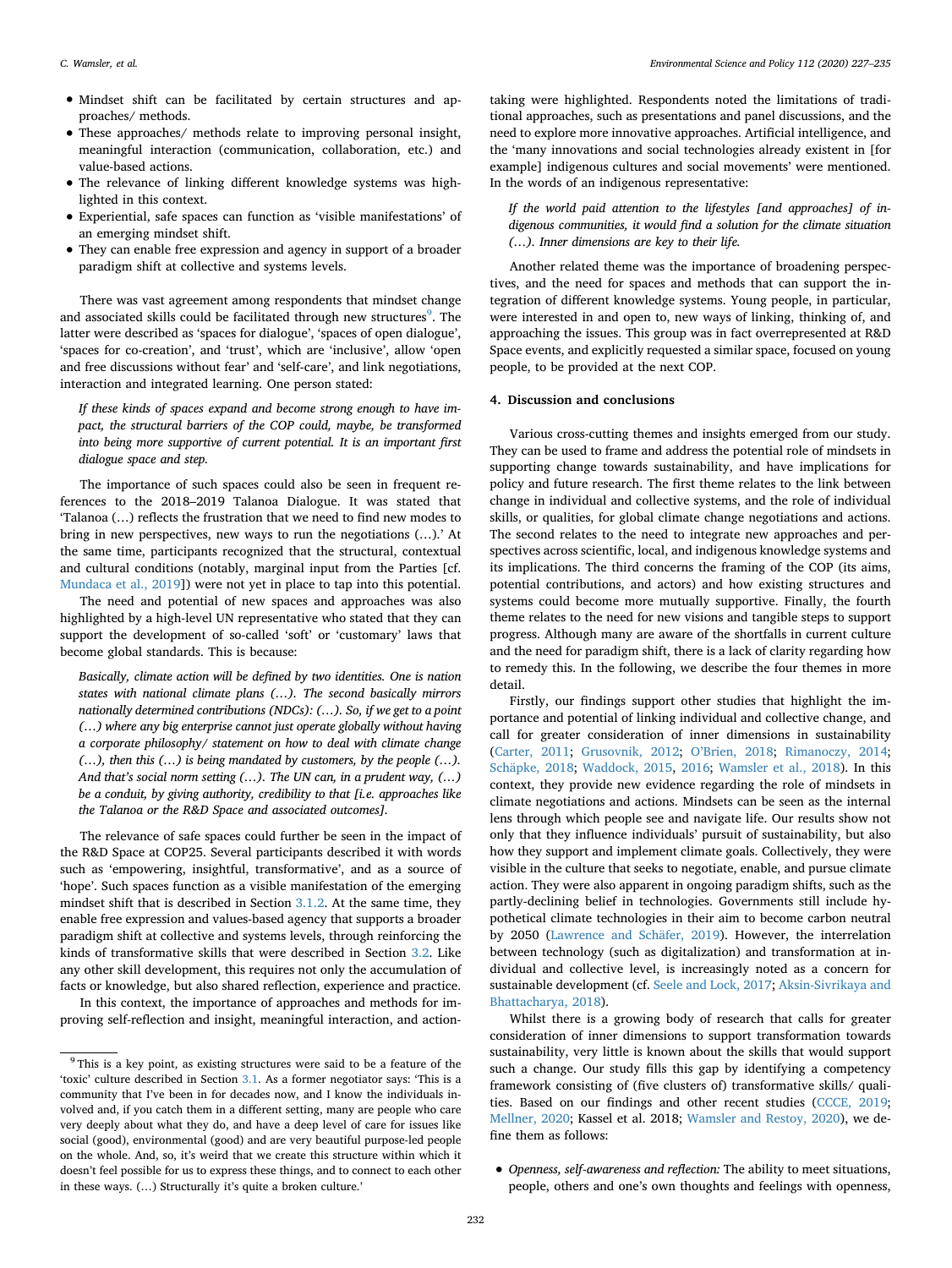presence and acceptance.

- *Compassion and empathy:* The ability and desire to see and meet oneself, others and the world with care, humility and integrity.
- *Perspective-seeking and relationality:* The ability to see and bring in more perspectives for a broader, relational understanding of oneself, others and the whole (e.g. related to one's understanding of the state of the planet and how information is processed).
- *Agency, empowerment and sense-making:* The ability to see and understand broader and deeper patterns, and our own role in the world in this regard. This also relates to optimistic/ hopeful emotions and attitudes.
- *Values-based courage and engagement:* The ability to navigate oneself through the world, based on insights into what is important (intrinsic values), and to have the (moral or ethical) courage to act on them. This relates to principled, action-oriented attitudes. $10$

These skills relate to four domains: personal (how we relate to ourselves); social/ collective (how we relate to others); systems (how we relate to nature and the environment); and the future (how we relate to future generations). They influence our ways of being (ontologies), thinking (epistemologies) and acting (ethics). In this context, further research is needed to understand the specific impact of particular skills (and related capacities/ attitudes), together with the enabling environments, approaches and methods $11$  that could best support them to enable transformative learning and transformation across domains and contexts (cf. [Kegan, 1994;](#page-8-26) [Mezirow and Taylor, 2009](#page-8-27); [Schroeder et al.,](#page-8-28) [2020;](#page-8-28) [Wals and Corcoran, 2012](#page-8-29); [Wamsler, 2020a\)](#page-8-12). These questions also relate to the following themes.

The second theme concerns the need to integrate new approaches and perspectives to build trust, and to develop synergies across scientific, local, indigenous and other knowledge systems to support climate action. It aims to deconstruct metaphysical opposition between 'material' and 'immaterial' aspects of reality (cf. [Revel, 2008\)](#page-8-30). While until now the dominant intellectual and social model has focused on reductionist research and materialism, a new discourse is emerging on the role of subjectivity and relational approaches towards sustainability ([Walsh et al., 2020;](#page-8-31) [Wamsler, 2020a](#page-8-12)). This is also apparent in the context of the UNFCC COPs and associated negotiations.<sup>12</sup> In fact, our findings underline the need for more relational and integral approaches, and is consistent with recent work on sustainability and quantum social theory ([O'Brien, 2016](#page-8-32); [Rigolot, 2019;](#page-8-33) [Wendt, 2015\)](#page-8-34), or second order research [\(Fazey et al., 2018\)](#page-7-0). It involves the development of awareness and understanding of how personal spheres and approaches beyond academic and scientific knowledge can contribute to

sustainability-oriented transformations, and to what [Lombardo \(2012](#page-8-35); [2015\)](#page-8-36) calls "future consciousness". Accordingly, the emergent mindset shift integrates inner and outer dimensions, knowledge systems and transformation. It neither prefers one over the other, nor reduces one to the other, but tries to find ethical, skillful and eff ;ective ways to improve our capacity to foster climate action ([Wamsler, 2020a;](#page-8-12) [Schroeder](#page-8-37) [and Gonzales, 2019](#page-8-37)). Mindset shift is thus less about eradicating current mindsets, and more about addressing and including them as one of many perspectives in a broader, integrative view (cf. [de Witt et al.,](#page-7-9) [2017\)](#page-7-9). However, further research is needed to understand how to integrate different forms of perspectives and knowledge during highpressure policy negotiations. This is also relevant to the finding that a more tangible, experiential understanding of climate change impacts might facilitate a mindset shift among decision-makers. An abstract presentation and understanding of the consequences of climate change and temporal bias can in fact be a major stumbling block to fruitful negotiations. Hence, spaces and skills are needed that can allow a more affect-laden sense of emergency to emerge.

This also relates to the third theme; it concerns the framing of the COP and how existing structures and systems could become more mutually supportive. How we see the role of the COP in climate action is key when framing the potential role of mindsets and corresponding shifts in supporting change towards sustainability. It also raises the question of what success means in the context of the COP and climate action? In the words of a former negotiator: 'We would need to really reframe what the purpose of the COP is, and then you can start using other formats. I think it [the COP] needs a massive repurposing.' Currently, formal COP negotiations, pavilions and side-events each have their own rules, aims and are only partly related to each other. In addition, the current structure leaves very limited room for maneuvering, as everything is pre-negotiated following an economic, nationbased logic. A mindset shift might thus involve a different framing regarding the COP, notably its aims, potential contributions, actors, and setting, moving from the traditional view (COP as a negotiation platform based on international climate diplomacy), *via* moderately innovative ideas (COP as a multilateral governance set-up), to a complete overhaul that sees COP as an inclusive innovation and learning platform (or network of platforms). The latter would include multilateral governance, but involve more innovative elements such as prototyping, action alliances, experimental learning labs, and R&D spaces. We know that inclusion in decision-making increases compliance [\(Kuyper et al.,](#page-8-1) [2018a, 2018b](#page-8-1)), therefore, inclusive, trust-building formats are in this context of utmost importance.

These observations are linked to the fourth theme: the need for new visions and clear steps to support progress. Although indoctrination has been used in the past to influence values, beliefs, and worldviews, ethical arguments suggest that the most legitimate transformations may come through transformative education and experience, and voluntary changes by individuals or groups who are interested in expanding their agency (O [Brien and Sygna, 2013\)](#page-8-38). Our findings show that experimental, safe spaces can play an important role in this context. They are important, visible manifestations of the emerging mindset shift. In addition, they can enable free expression and values-based agency for change through transformative (inter- and intra-subjective) learning and skills. However, the urge for innovation often comes at the cost of such learning and skill development, whilst at first slower, yet deeper innovation, may ultimately drive faster transformation. Recognizing this potential, experimental, safe spaces can also support UNFCCC negotiations by facilitating or nudging experiences, understandings and awareness that are outside or beyond prevailing frameworks. The potential for fundamental transformation is enhanced if paradigms are continuously challenged (cf. Mezirow and Taylor,  $2009$ ).<sup>[13](#page-6-3)</sup> Creating

<span id="page-6-0"></span><sup>&</sup>lt;sup>10</sup> Please note that the inner skills or qualities listed here do not focus on more-general key competencies in sustainability, such as systems thinking, anticipatory, normative and strategic competencies and creativity (Wiek et al. 2011), but are intrinsically connected with the latter. For related research on the role of positive emotions for sustainability see [Carter \(2011\)](#page-7-3) and [Davis](#page-7-10) [\(2009\)](#page-7-10). For research on the potential linkages between the listed skills/ qualities and notions, such as emotional intelligence and mindfulness, see [Wamsler](#page-8-34) [and Restoy \(2020\);](#page-8-34) [Wamsler et al. \(2018\)](#page-8-39) and [Wamsler \(2018\).](#page-8-25)

<span id="page-6-1"></span> $^{11}$  Examples are so-called full-spectrum transformative leadership approaches, non-violent communication methods, awareness and compassion cultivation training, perspective-taking techniques, mediation, values-based training, acceptance and commitment therapy, cognitive reappraisal and artsbased approaches [\(Wamsler and Restoy, 2020\)](#page-8-25).

<span id="page-6-2"></span><sup>&</sup>lt;sup>12</sup> For example, the former Secretary General of the UNFCCC, Christiana Figueres initiated a special summit for Faith Based Organisations (FBOs) in September 2015. The aim was to highlight the important role of FBOs in climate change negotiations. Another attempt to include consideration of inner dimensions and ethics into UNFCCC negotiations came from the United Nations Educational, Scientific and Cultural Organization (UNESCO), which, during COP23 released the "Declaration of Ethical Principles in relation to Climate Change" (UNESCO 2017), and since then uses its COP slogan "Changing minds, not the climate".

<span id="page-6-3"></span> $13$  This relates, for instance, to efforts to transform relationships between nations. Figueres states that such efforts made the Paris Agreement, signed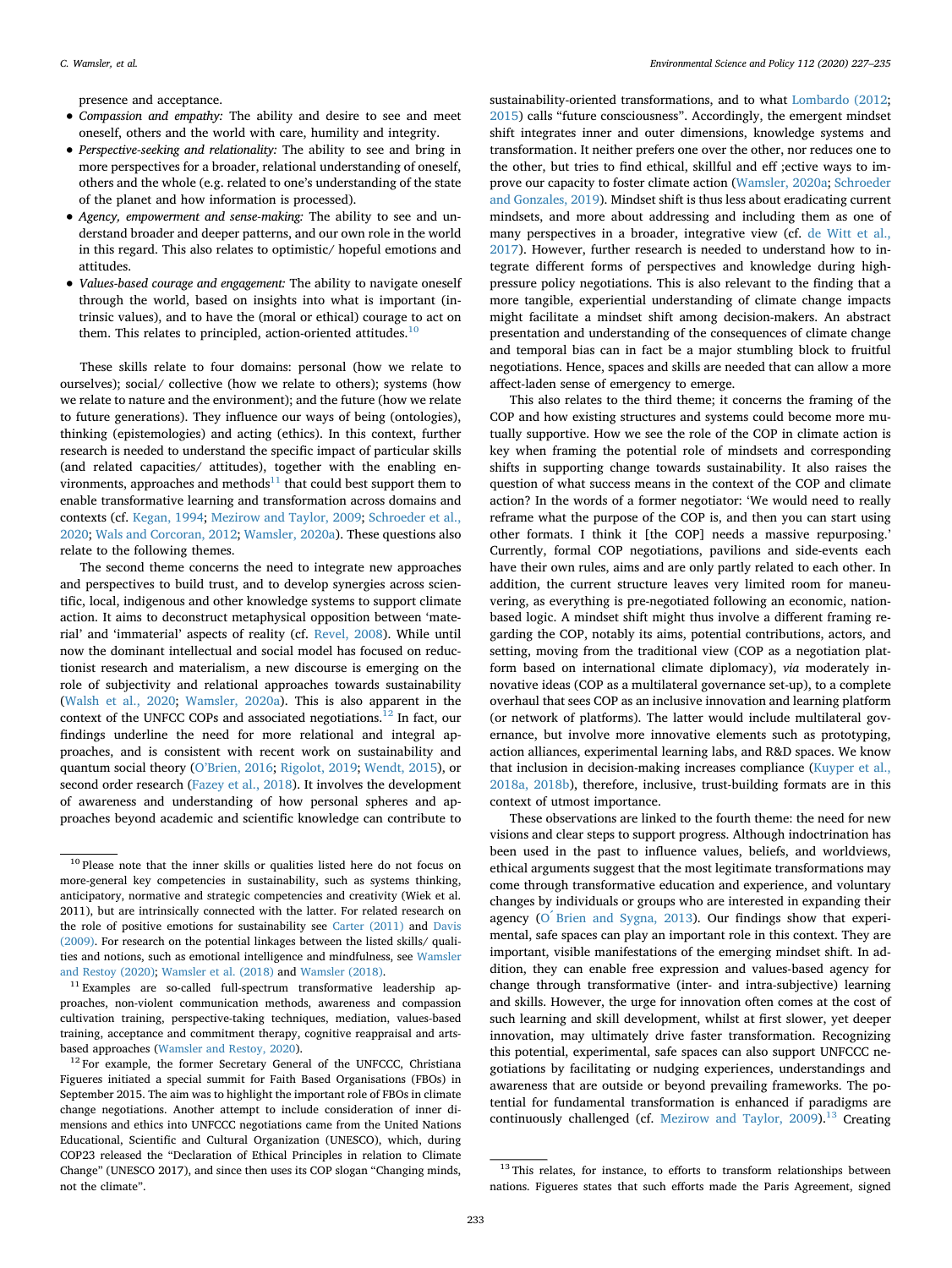structures and mechanisms that support (skills that enable) relational modes of knowing, being and acting is thus key to increasing pressure on mainstream practice at individual, collective and policy level. They could be created and supported in the respective home countries, building on the concept of epistemic subsidiarity, which the Paris Agreement is deeply rooted in [\(Lawrence and Schäfer, 2019\)](#page-8-22). In addition, COPs could officially endorse the creation of safe spaces designed around specific themes, and/or official government representatives could be mandated to engage in them.

Providing space to discuss the need for climate action with regard to mindsets puts the focus on the individual, while not ignoring the necessity for collective and systems change. The notion of people as active agents of change towards sustainability is by no means widely accepted, and conflicts with some of the current, dominant belief systems and worldviews ( $O$  [Brien and Sygna, 2013\)](#page-8-38). Our findings show that it represents, in and of itself, a fundamental challenge that calls for a questioning of commonly-held beliefs and assumptions about human–environment relationships. Creating spaces for related reflection and dialogue is, thus, crucial. These spaces can trigger exchanges on topics that are not included in current agendas and can support the emergence of new potentials and pathways. At the same time, there is a need to scope related efforts, build networks, mainstream interiority into all sectors, and tap into windows of opportunity that arise from outside impulses (such as social climate movements and youth activism) for new paradigms to emerge (cf. [Sharma, 2018](#page-8-39); [Smith and Raven, 2012](#page-8-40); [Geels and Schot, 2007](#page-7-11); [Waddock et al., 2020;](#page-8-41) [Wamsler, 2020b](#page-8-42)). The R& D Space, and the positive response to it, might encourage policymakers, practitioners, and researchers to move towards more innovative formats for exchange and learning, and link them to such activities, processes, and structures. Further research is needed with regard to the design and facilitation of such spaces in organisational and educational settings, as well as the development of methods and processes that bestsupport transformative skills in different contexts.

By actively considering existing critiques and challenges regarding certain approaches and methods, enabling new mindsets and transformative skills could thus become an important element of social change. This underexplored field is highly relevant in the context of sustainability, the Sustainable Development Goals, and policy responses intended to limit global warming to 1.5 °C above pre-industrial levels (cf. [de Coninck et al., 2018](#page-7-12); [Mundaca et al., 2019](#page-8-5)). Effective policymaking requires being able to negotiate and manage a plurality of viewpoints. This has been attempted for over two decades, in the form of traditional structures provided by the UNFCCC and the COP. There is thus an urgent need for new approaches, mechanisms and structures to be introduced, tested and, where successful, scaled up. As the global COVID-19 crisis is also showing, overcoming sustainability challenges will not come from pitting nations against each other in traditional negotiation settings. Rather, addressing a single issue that confronts all of humanity will require linking personal, collective/ organisational and systems change. The COP26, set to take place in Glasgow in November 2020, has been postponed due to COVID-19. It is thus crucial to find innovative ways to sustain the momentum and emerging shifts. In particular, we must move away from diplomacy that is only focused on climate change pledges, and instead develop enabling conditions, policies and stimulus packages that activate transformative capacities, to accelerate wider action for equitable and sustainable transformation.

# **Author statement**

Christine Wamsler is the first author. She lead the framing of the article (article idea, structure, introduction, methodology, results,

discussion and conclusions and related literature review), and was responsible for the data analysis and the writing of the article. Niko Schäpke, Carolin Fraude, Dorota Stasiak, Thomas Bruhn and Mark Lawrence were responsible for data collection (R&D Space, surveys, social media, interviews). Niko Schäpke conducted most interviews. All co-authors commented on all sections and different draft versions of the manuscript, and Heike Schroeder and Luis Mundaca contributed with expert knowledge regarding the (context and politics of the) COPs. Carolin Fraude, Dorota Stasiak, Thomas Bruhn and Mark Lawrence also developed and coordinated the overall research design related to the R &D Space.

#### **Declaration of Competing Interest**

None.

#### **Acknowledgements**

The work of the IASS is funded by the German Federal Ministry for Education and Research (BMBF) and the State of Brandenburg Ministry for Science, Research and Culture (MWFK). The research was supported by two projects funded by the Swedish Research Council Formas: i) *Mind4Change* (grant number 2019-00390; full title: Agents of Change: Mind, Cognitive Bias and Decision-Making in a Context of Social and Climate Change), and ii) *TransVision* (grant number 2019-01969; full title: Transition Visions: Coupling Society, Well-being and Energy Systems for Transitioning to a Fossil-free Society). Finally, Niko Schäpke acknowledges funding from the Chalmers Energy Area of Advance.

#### **Appendix A. Supplementary data**

Supplementary material related to this article can be found, in the online version, at doi:[10.1016/j.envsci.2020.06.005](http://doi.org/10.1016/j.envsci.2020.06.005).

## **References**

- <span id="page-7-1"></span>[Adger, W.N., Barnett, J., Brown, K., Marshall, N., O'Brien, K., 2013. Cultural Dimensions](http://refhub.elsevier.com/S1462-9011(20)30470-6/sbref0005) [of climate change impacts and adaptation. Nat. Clim. Change 3 \(2\), 112–117.](http://refhub.elsevier.com/S1462-9011(20)30470-6/sbref0005)
- <span id="page-7-7"></span>[Aksin-Sivrikaya, S., Bhattacharya, C.B., 2018. Where digitalization meets sustainability:](http://refhub.elsevier.com/S1462-9011(20)30470-6/sbref0010) [opportunities and challenges. Sustainability in a Digital World 37–49](http://refhub.elsevier.com/S1462-9011(20)30470-6/sbref0010).
- <span id="page-7-3"></span>[Carter, D.M., 2011. Recognizing the role of positive emotions in fostering en](http://refhub.elsevier.com/S1462-9011(20)30470-6/sbref0015)[vironmentally responsible behaviors. Ecopsychology 3 \(1\), 65–69](http://refhub.elsevier.com/S1462-9011(20)30470-6/sbref0015).
- <span id="page-7-8"></span>[CCCE, 2019. The center for contemplative science and compassion-based ethics\). Social,](http://refhub.elsevier.com/S1462-9011(20)30470-6/sbref0020) [Emotional, and Ethical Learning \(SEE Learning\). CCCE, Emory University, Atlanta.](http://refhub.elsevier.com/S1462-9011(20)30470-6/sbref0020) [Corbin, J., Strauss, A., 1990. Grounded theory research: procedures, canons, and eva-](http://refhub.elsevier.com/S1462-9011(20)30470-6/sbref0025)
- <span id="page-7-5"></span>[luative criteria. Qual. Sociol. 13 \(1\), 3–21](http://refhub.elsevier.com/S1462-9011(20)30470-6/sbref0025).
- <span id="page-7-10"></span>[Davis, M.A., 2009. Understanding the relationship between mood and creativity: a meta](http://refhub.elsevier.com/S1462-9011(20)30470-6/sbref0030)[analysis. Organ. Behav. Hum. Decis. Process. 108, 25–38.](http://refhub.elsevier.com/S1462-9011(20)30470-6/sbref0030)
- <span id="page-7-12"></span>[de Coninck, H., Revi, A., Babiker, M., Bertoldi, P., Buckeridge, M., Cartwright, A., Dong,](http://refhub.elsevier.com/S1462-9011(20)30470-6/sbref0035) [W., Ford, J., Fuss, S., Hourcade, J.-C., Ley, D., Mechler, R., Newman, P., Revokatova,](http://refhub.elsevier.com/S1462-9011(20)30470-6/sbref0035) [A., Schultz, S., Steg, L., Sugiyama, T., 2018. Strengthening and implementing the](http://refhub.elsevier.com/S1462-9011(20)30470-6/sbref0035) [global response. In: Zhai, V.P., Pörtner, H.-O., Roberts, D., Skea, J., Shukla, P.R.,](http://refhub.elsevier.com/S1462-9011(20)30470-6/sbref0035) [Pirani, A., Moufouma-Okia, W., Péan, C., Pidcock, R., Connors, S., Matthews, J.B.R.,](http://refhub.elsevier.com/S1462-9011(20)30470-6/sbref0035) [Chen, Y., Zhou, X., Gomis, M.I., Lonnoy, E., Maycock, T., Tignor, M., Waterfield, T.](http://refhub.elsevier.com/S1462-9011(20)30470-6/sbref0035) [\(Eds.\), Global Warming of 1.5°C. An IPCC Special Report on the Impacts of Global](http://refhub.elsevier.com/S1462-9011(20)30470-6/sbref0035) [Warming of 1.5°C Above pre-Industrial Levels and Related Global Greenhouse Gas](http://refhub.elsevier.com/S1462-9011(20)30470-6/sbref0035) [Emission Pathways, in the Context of Strengthening the Global Response to the](http://refhub.elsevier.com/S1462-9011(20)30470-6/sbref0035) [Threat of Climate Change, Sustainable Development, and Efforts to Eradicate Poverty](http://refhub.elsevier.com/S1462-9011(20)30470-6/sbref0035) [\[MassonDelmotte. IPCC.](http://refhub.elsevier.com/S1462-9011(20)30470-6/sbref0035)
- <span id="page-7-9"></span>[de Witt, A., Osseweijer, P., Pierce, R., 2017. Understanding public perceptions of bio](http://refhub.elsevier.com/S1462-9011(20)30470-6/sbref0040)[technology through the "Integrative Worldview Framework" Public Underst. Sci. 26](http://refhub.elsevier.com/S1462-9011(20)30470-6/sbref0040) [\(1\), 70–88](http://refhub.elsevier.com/S1462-9011(20)30470-6/sbref0040).
- <span id="page-7-0"></span>[Fazey, I., Schäpke, N., Caniglia, G., Patterson, J., Hultman, J., Van Mierlo, B., et al., 2018.](http://refhub.elsevier.com/S1462-9011(20)30470-6/sbref0045) Ten essentials for action-oriented and second order energy transitions [Transformations and climate change research. Energy Res. Soc. Sci. 40, 54–70.](http://refhub.elsevier.com/S1462-9011(20)30470-6/sbref0045)
- <span id="page-7-11"></span>[Geels, F.W., Schot, J., 2007. Typology of sociotechnical transition pathways. Res. Policy](http://refhub.elsevier.com/S1462-9011(20)30470-6/sbref0050) [36 \(3\), 399–417.](http://refhub.elsevier.com/S1462-9011(20)30470-6/sbref0050)
- <span id="page-7-6"></span>[Glaser, B., Strauss, A.L., 1967. The Discovery of Grounded Theory: Strategies for](http://refhub.elsevier.com/S1462-9011(20)30470-6/sbref0055) [Qualitative Research. Aldine de Gruyter, New York.](http://refhub.elsevier.com/S1462-9011(20)30470-6/sbref0055)
- <span id="page-7-4"></span>[Grasso, M., Tàbara, J.D., 2019. Towards a moral compass to guide sustainability trans](http://refhub.elsevier.com/S1462-9011(20)30470-6/sbref0060)[formations in a high-end climate change world. Sustainability 11 \(10\), 2971.](http://refhub.elsevier.com/S1462-9011(20)30470-6/sbref0060)
- <span id="page-7-2"></span>[Grusovnik, T., 2012. Environmental denial: why we fail to change our environmentally](http://refhub.elsevier.com/S1462-9011(20)30470-6/sbref0065) [damaging practices. Synth. Philos. 53 \(1\), 91–106](http://refhub.elsevier.com/S1462-9011(20)30470-6/sbref0065).

<sup>(</sup>*footnote continued)*

during the 2015 COP21, possible, as she consciously addressed and challenges attitudes, worldviews and framings amongst nations.